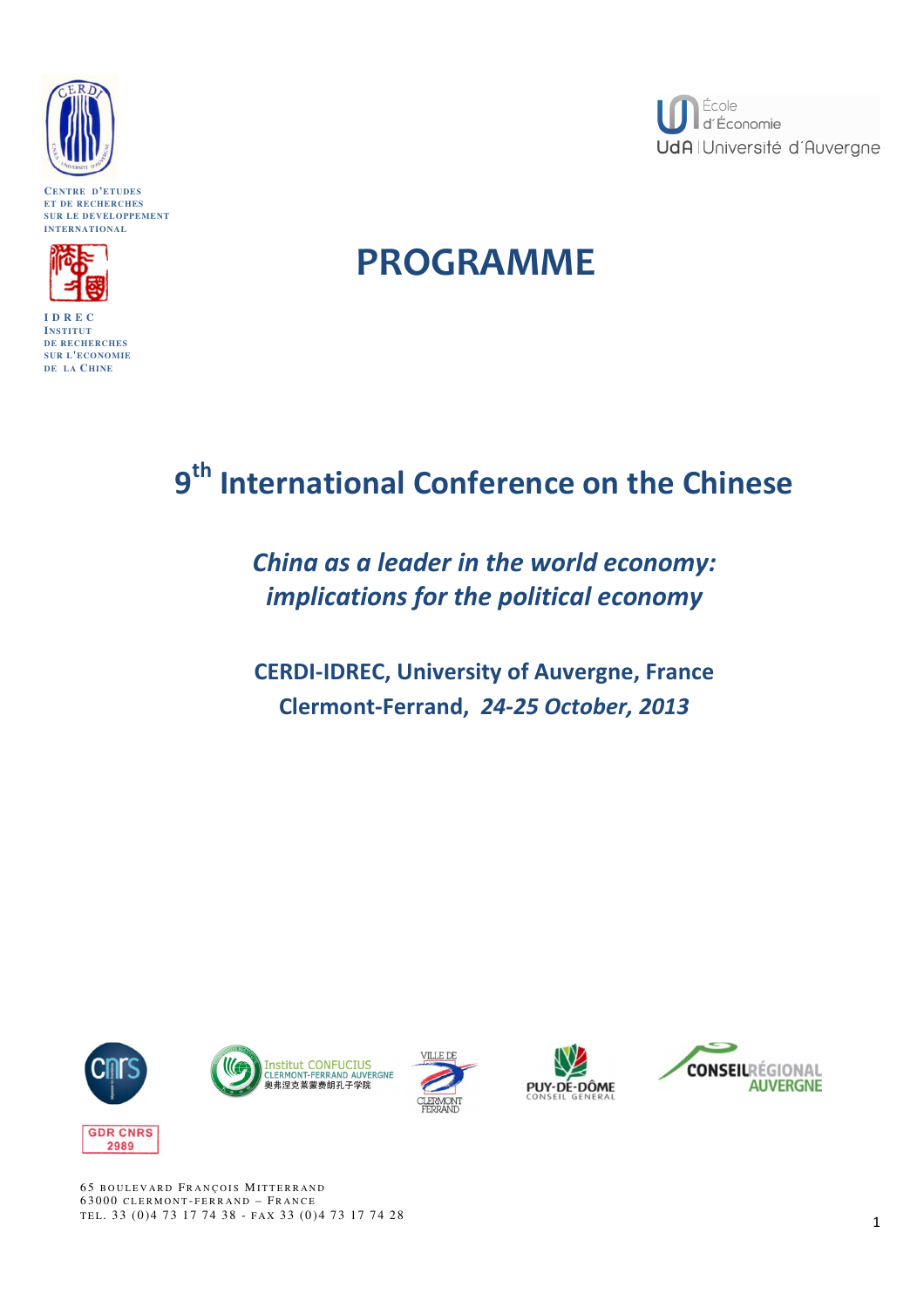# Thursday 24 October 2013

| $08:30 - 09:00$ | Registration                            | Galerie d'Orient                 |
|-----------------|-----------------------------------------|----------------------------------|
| $09:00 - 09:30$ | Opening session                         | Amphithéâtre Teilhard de Chardin |
| 09:30 -10:15    | Keynote speech                          | Amphithéâtre Teilhard de Chardin |
| $10:30 - 12:30$ | <b>PARALLEL SESSION 1 - Environment</b> | Amphithéâtre Teilhard de Chardin |
|                 | PARALLEL SESSION 2 - Human Capital      | Leduc & James                    |
| $14:30 - 16:00$ | PARALLEL SESSION 3 - Monetary policy    | Amphithéâtre Teilhard de Chardin |
|                 | PARALLEL SESSION 4 - Rural Economy      | Leduc & James                    |
| $16:15 - 18:30$ | PARALLEL SESSION 5 - Economic Policy    | Amphithéâtre Teilhard de Chardin |
|                 | PARALLEL SESSION 6 - Firms Strategy     | Leduc & James                    |

# Friday 25 October 2013

| $09:00 - 11:00$ | PLENARY SESSION A - FDI and Trade                                                           | Amphithéâtre Teilhard de Chardin                         |
|-----------------|---------------------------------------------------------------------------------------------|----------------------------------------------------------|
| 11:15 -12:30    | PARALLEL SESSION 7 - Exchange rate and Macroeconomics<br>PARALLEL SESSION 8 - Rural Economy | Amphithéâtre Teilhard de Chardin<br>Salle Leduc et James |
| $14:30 - 17:00$ | <b>PLENARY SESSION B - Macroeconomics</b>                                                   | Amphithéâtre Teilhard de Chardin                         |
| $17:00 - 17:15$ | <b>CLOSING SPEECH</b>                                                                       | Amphithéâtre Teilhard de Chardin                         |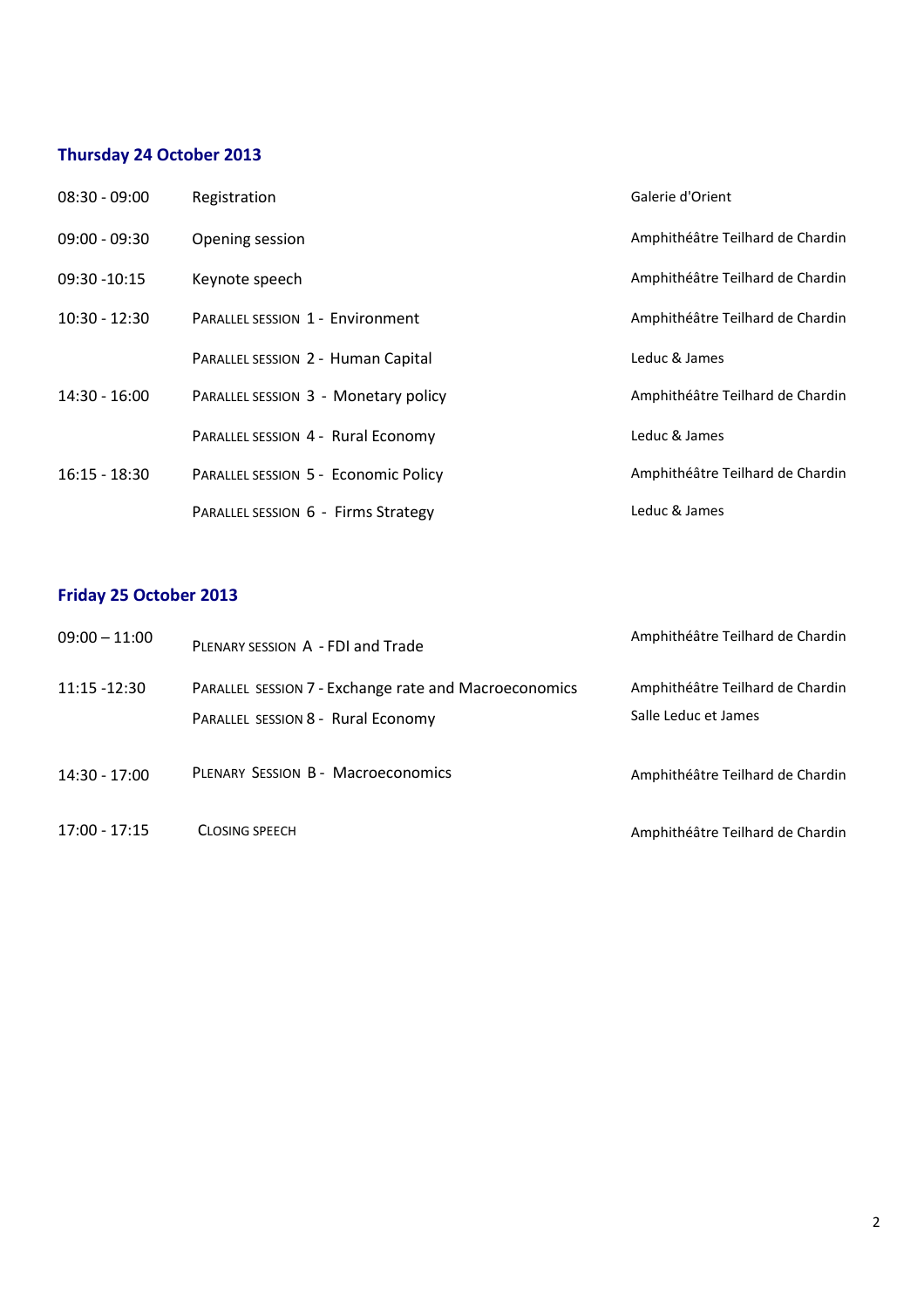# Thursday 24 October 2013

# 08:30 - 09:00 Registration

## 09:00 - 09:30 OPENING SESSION

- . Valérie Livrelli, Vice-President of the University of Auvergne
- . Jean-Louis Combes, Dean of the School of Economics, University of Auvergne
- . Mary-Françoise Renard, Head of IDREC at CERDI, University of Auvergne CNRS
- . Patrick Plane, Director of CERDI, University of Auvergne CNRS

## 09:30 - 10:15 KEYNOTE SPEECH

. Wing Thye Woo, University of California, Davis

"What is the Future of RMB as an International Currency, and of Shanghai as an International Financial Centre"

#### COFFEE BREAK

#### 10:30 - 12:30 PARALLEL SESSION 1 – Environment

# "China as world leader in green mobility solutions: - An analysis at the interface of industrial policy and consumer acceptance studies"

Kathrin Dudenhöffer, Peter Thomas In der Heiden, University of Duisburg-Essen

- "Industrialization, Urbanization and Provincial Energy Intensity in China" Jean-Pascal Bassino, Ecole Normale Supérieure de Lyon Hui Jie Yan, Aix-Marseille University
- "China's Environmental Comparative Advantage: An Investigation Based on Bilateral Trade Data" Jie He, University of Sherbrooke Anping Huang, University of Sun Yat-Sen

#### "Household Fuel Use in Rural China" Christophe Muller, Hui Jie Yan, Aix Marseille University

#### PARALLEL SESSION 2 – Human capital

- "The Inequality of Human Capital among China's Children" Scott Rozelle, Stanford University
- "Impact of health on off-farm income of migrant workers in China" Lijian Qin, Anhui University of Finance and Economics
- "Social class and body weight among Chinese urban adults: the role of middle classes in the nutrition transition" Céline Bonnefond, Matthieu Clément, University of Bordeaux
- "The Human Capital Roots of the Middle Income Trap: The Case of China" Scott Rozelle, Stanford University

#### **LUNCH**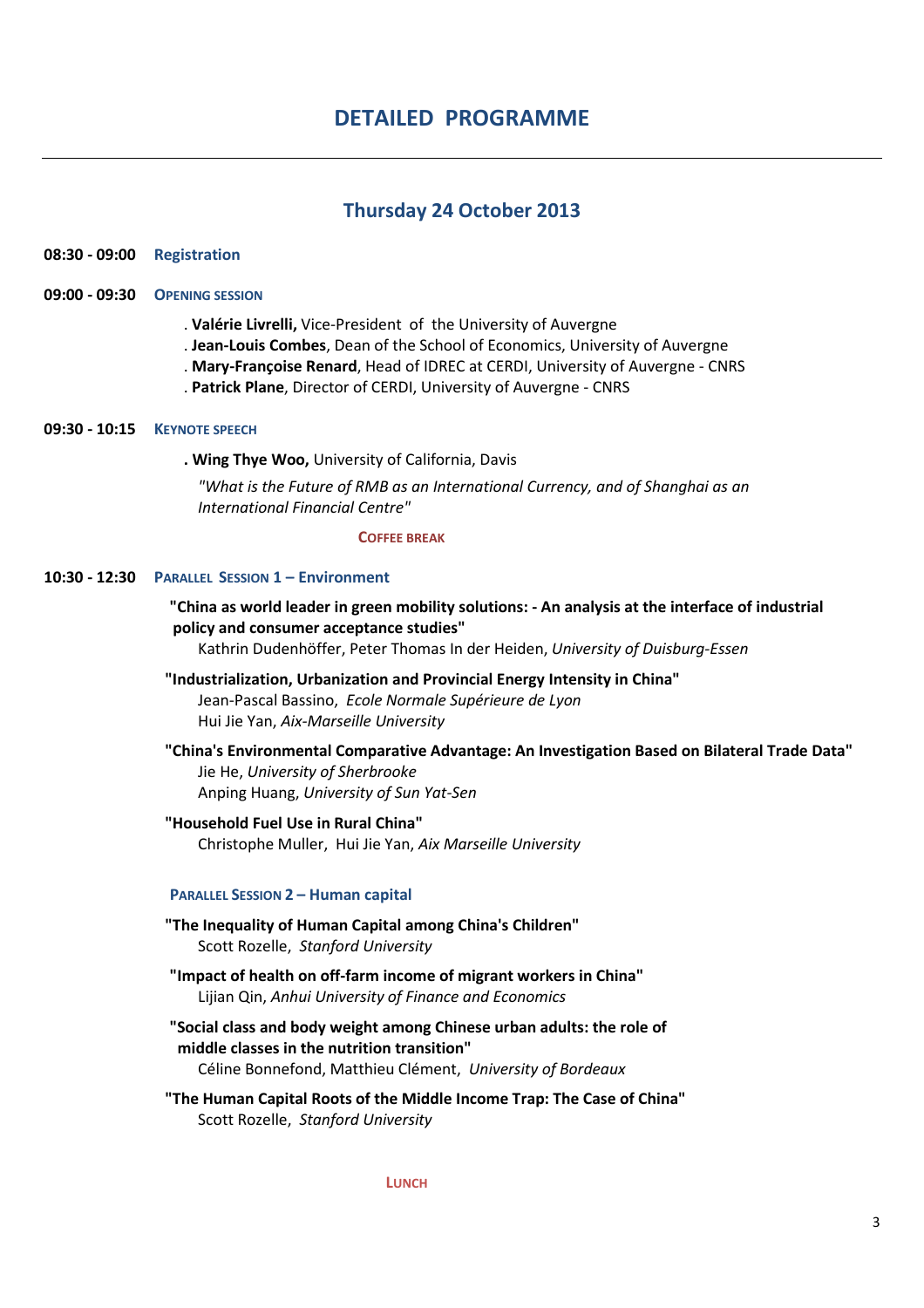#### 14:30 - 16:00 PARALLEL SESSION 3 : Monetary Policy

## "A Growth Perspective on Foreign Reserve Accumulation" Gong Cheng, Sciences Po, Banque de France

 "Understanding the monetary policy rule in China: What is the role of inflation?" Eric Girardin, Sandrine Lunven, Aix Marseille University Guonan Ma, Bank for International Settlements

# "The Great Accommodation: Chinese Central banking in the New Millenium" Junhui Qian, Shangai Jiao Tong University Wing Thye Woo, University of California, Davis

#### PARALLEL SESSION 4 : Rural Economy

## "Social Assistance in Rural China Identifying and supporting the needy" Lena Kuhn, Stephan Brosig, Leibniz Institute of Agricultural Development in Central & Eastern Europe

## "Assessing the Gentrification Effects of a Place-based Policy" Wenjie Wu, University of Glasgow

# "Is social learning the performance driver of smallholder farmers? Evidence form a New Rural Reconstruction experimentation in China"

Huanxiu Guo, Sébastien Marchand, CERDI, University of Auvergne

#### COFFEE BREAK

#### 16:15 - 18:30 PARALLEL SESSION 5: Economic Policy

"Sources of Growth in Chinese Industry and the Role of the State" Harry X. Wu, Hitotsubashi University

- "The meaning of Liberalism in Between Europe and China: A Research Programme" Campagnolo Gilles, Aix-Marseille University Bo Xu, Beijing University & projet LIBEAC
- "Political turnover and fiscal policy in a decentralized economy: the case of China" Jean-Louis Combes, Mary-Françoise Renard, René Tapsoba, CERDI, University of Auvergne

#### PARALLEL SESSION 6: Firms strategy

# "What Drives Productivity Volatility of Chinese Industrial Firms?" Xubei Luo, World Bank, Washington Nong Zhu, University of Québec, Montréal

# "Foreign Entry and Markups: Firm-level Evidence from China" Dahai Fu, Central University of Finance and Economics Yanrui Wu, The University of Western Australia Yongwei Chen, Zhongnan University of Economics and Law

"Potential Impact of a Chinese Hard Landing on Commodities Exporters: Results from Conditional Forecast in a GVAR Model" Alfredo Alarcon-Yanez, Ludovic Gauvin, Cyril Rebillard, Banque de France

**DINNER**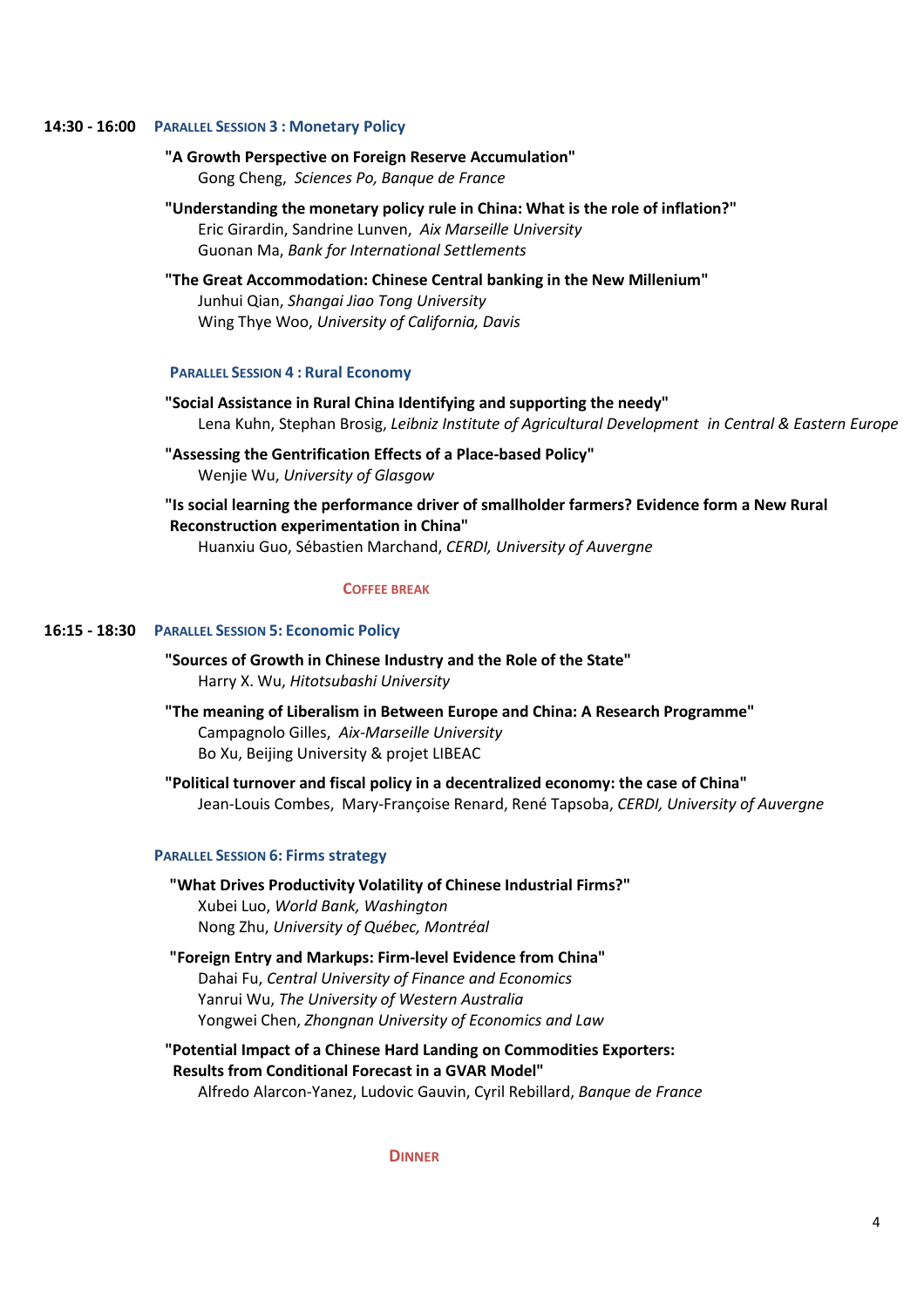# Friday 25 October 2013

#### 09:00 - 11:00 PLENARY SESSION A: FDI, TRADE

- "Foreign direct investments in Africa: Is China different from traditional partners?" Steve Loris Gui-Diby, CERDI, University of Auvergne
- "FDI, Fiscal Decentralization and Land Conflicts in China: An Instrumental Variable Approach" Yan Wu, Wageningen University
- "A Multiple-Goal Investment Strategy for Sovereign Wealth Funds: The Case of China" Zhichao Zhang, Xie Li, Zhuang Zhang, Durham University Business School

 "Determinants of bilateral trade between BRICs and Sub Saharan Africa: what the gravity model tells us?"

Laurent Didier, Jean-François Hoarau, University of La Reunion

#### COFFEE BREAK

#### 11:15 - 12:30 PARALLEL SESSION 7 : Exchange rate and macroeconomics

 "The internationalisation of Renminbi in accordance with both China's national interest and global responsibility"

Pan Yingli, Yingfeng Xu, Jun Wu, Jiaotong University, Shanghai

## "Was the real exchange rate appreciation determinant in the recent drop of the Chinese trade surpluses ?"

 Eric Girardin, Moussa Fall, Aix Marseille University Robert F. Owen, University of Nantes

## "Yuan and Roubles: Comparing Wage Determination in Urban China and Russia at the Beginning of the New Millennium"

 Björn Gustafsson, University of Gothenburg & IZA Li Shi, Beijing Normal University & IZA Ludmila Nivorozhkina, Rostov State Economic University Haiyuan Wan, Institute of social Development Beijing

#### PARALLEL SESSION 8 : Rural Economy

"Internal Migration and Rural Development: A Case Study Using the 2001 Hukou System Reform" Marc Gurgand, CNRS, Paris School of Economics Thomas Vendryes, ENS Cachan & Centre d'Economie de la Sorbonne Yue Ximing, Renmin University

"Providing Credit for Rural Household: Discussions about the Direction of Rural financial Reform" Xi Zhu, Shanghai Jiao Tong University Wing Thye Woo, University of California, Davis

# "Gender and Self Employment: Evidence from Rural China" Xiaobing Wang, Jikun Huang, Linxiu Zhang, Chinese Academy of Sciences Linghui Han, Tsinghua University Scott Rozelle, Stanford University

**LUNCH**